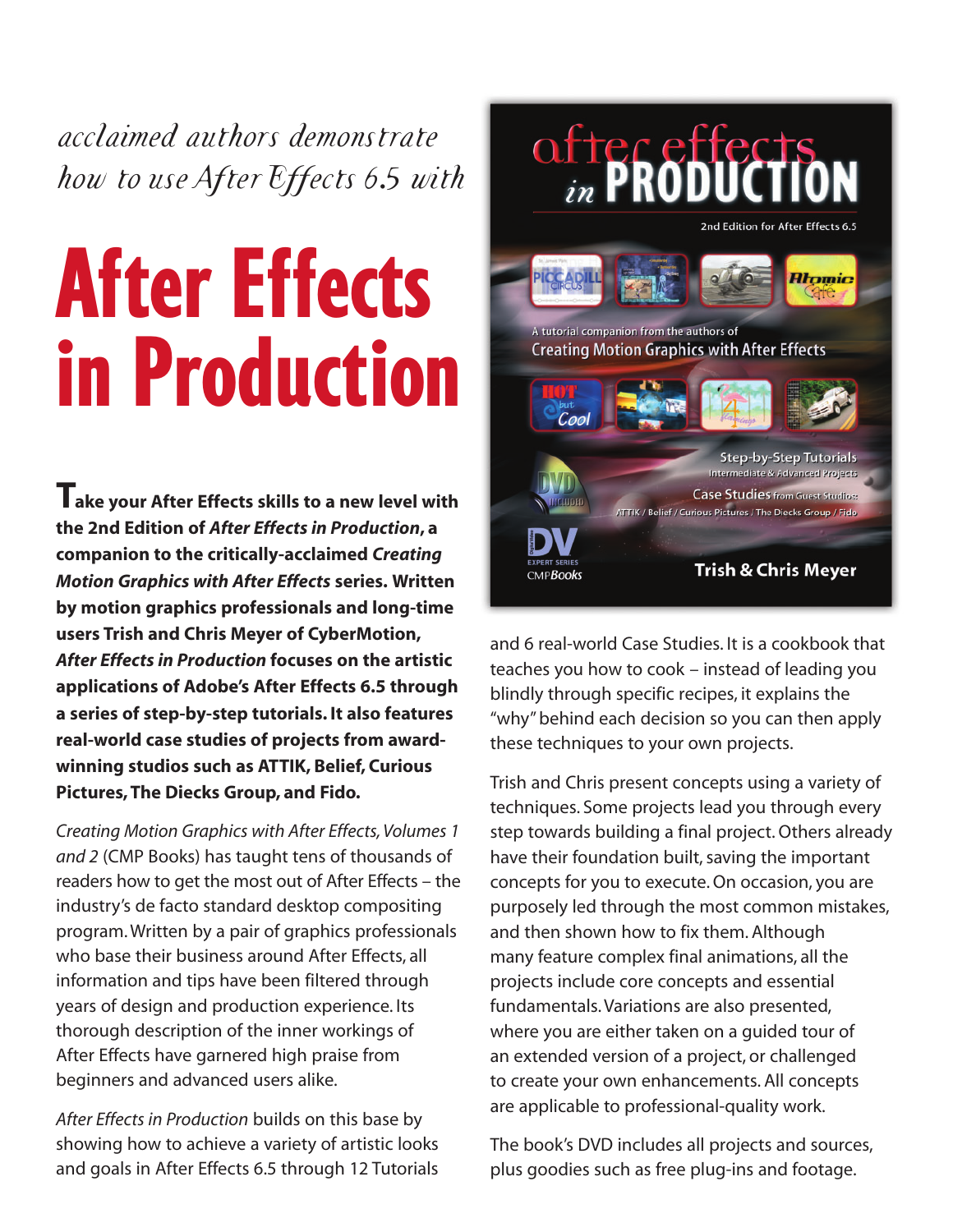*After Effects in Production* contains projects that explore such features as 3D cameras and lights, parenting, and expressions. The revised 2nd Edition for After Effects 6.5 adds new features such as Paint and Text. Many projects demonstrate universal tricks and techniques that are compatible with all versions. This book will serve you well into the future, as *all* of the artistic concepts can be used in future versions of the program.

*"By showcasing a variety of artistic techniques,* **After Effects in Production** *is a natural follow-up to* **Creating Motion Graphics***. The experience of Chris and Trish, combined with a cross-section of some of the top design studios using After Effects, should make this a worthy addition to any motion graphics designer's bookshelf."*

— Steve Kilisky, Senior Product Manager, Adobe After Effects

#### **Techniques demonstrated include:**

- using lights, shadows, and blending modes to create new looks
- moving a camera around "postcards" in 3D space
- $\blacktriangleright$  employing parenting to build jointed objects for complex motion
- adding graphical overlays to live footage using motion tracking
- animating brush strokes to write on text
- animating text with Animators and the Wiggly Selector
- $\blacktriangleright$  refining animations and effects with keyframe assistants, expressions and velocity curves
- $\blacktriangleright$  timing edits and effects to musical soundtracks
- using time remapping to control image sequences
- managing footage with different luminance ranges, interlacing, and 3:2 pulldown
- enhancing 3D renders using multipass layering and compositing techniques
- $\triangleright$  crafting simple expressions to automate complex tasks, such as creating master colors



animating vector art and exporting as .swf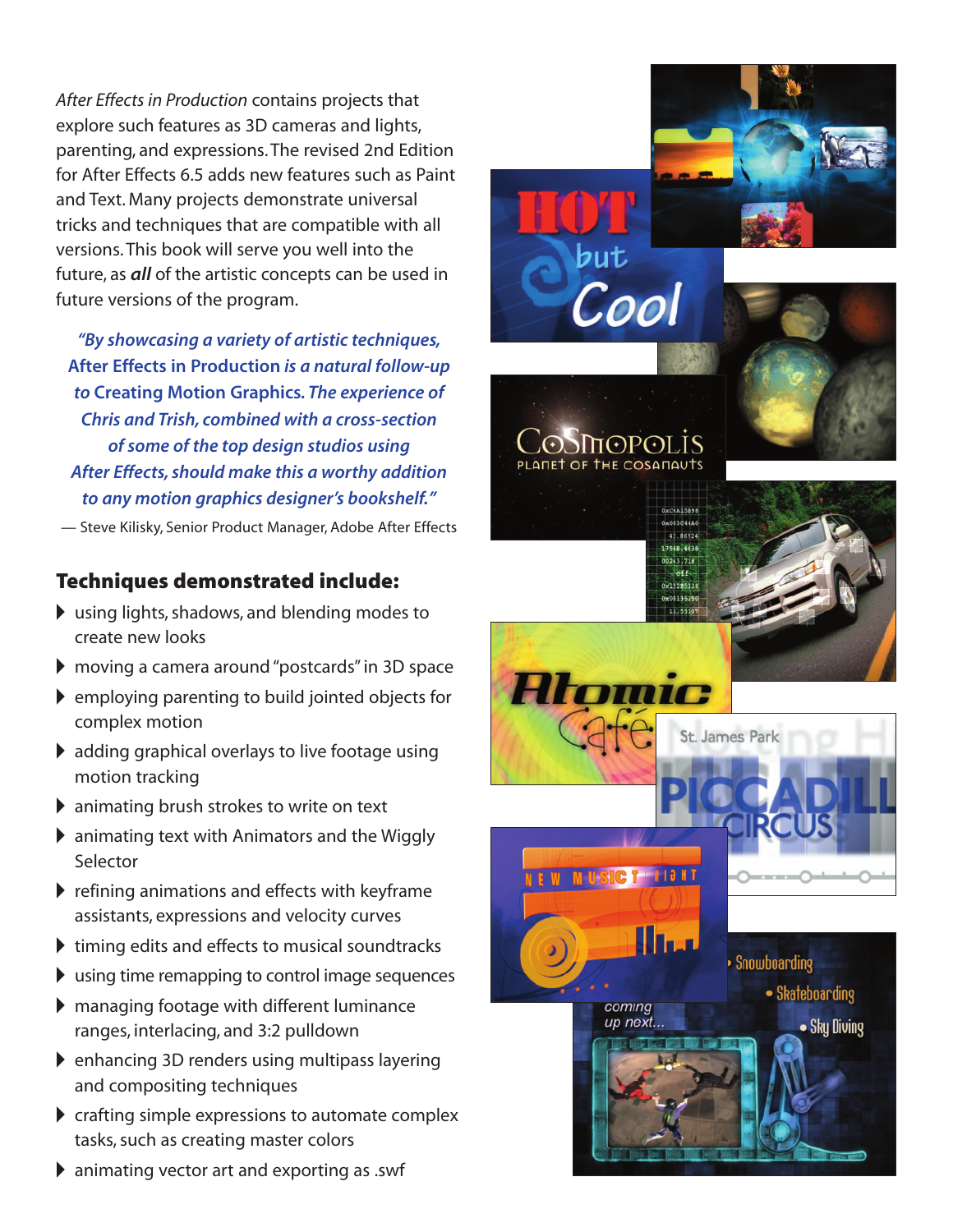### **Real World Case Studies**

Commercial projects created by CyberMotion and an international collection of award-winning studios reveal the in-depth processes that go into creating a complex, finished work for real clients. These productions demonstrate the integration of After Effects, 3D programs, live action, and a variety of animation techniques. Complete QuickTime movies of all the case studies are included on the accompanying DVD so you can view the final piece in motion as well as frame-by-frame. These inspiring projects and studios include:

#### - **ATTIK / Adidas Performance**

#### [www.attik.com](http://www.attik.com)

A mixture of 35mm and 16mm footage, pre-built animations, and hand-generated graphics were ceated and processed with a variety of online and desktop systems. ATTIK's designers reacted to each progressing pass of footage or animation, enhancing it, re-compositing, and then using these composites as new sources.





#### **Belief / Alive Networks**  [www.belief.com](http://www.belief.com)

This extensive package – created for a Hong Kong-based travel channel – had to translate across four different languages and cultures. Visual elements included silhouettes of actors shot on green screen and composited with organic background textures that originated as custom elements of water and ink.

## - **Curious Pictures / Sol beer commercials**

#### [www.curiouspictures.com](http://www.curiouspictures.com)

For this series of ads, Curious created a process called "woodmation" where characters were hand-drawn, computer-altered, and printed on wood veneer to create physical puppets. These puppets were then manually animated and re-composited against graphical backgrounds to create a seamless, surreal world.





#### **The Diecks Group / ESPNDeportes.com** www.dzp[usa.com](http://www.dzpusa.com)

#### Hundreds of swarming, colored boxes were animated to the soundtrack using a clever combination of masks and stencils. This high-energy spot also required the careful coordination and enhancement of its source footage.

#### - **Fido / Boxman online store commercials** [www.fido.se](http://www.fido.se)

This Swedish studio pushes the boundaries of cel-type animation in these spots, moving continuously between 2D line art and 3D lips, hearts, and balloons generated in Softimage.





#### **CyberMotion / PAXTV primetime promo** [www.cybmotion.com](http://www.cybmotion.com)

This final case study focuses on a project executed by the authors, Trish and Chris Meyer. The PAX spots, designed by The LePrevost Corporation and Manna-Design, feature over two dozen individual 3D elements rendered in Electric Image and mixed in After Effects to create an electric scene full of lights.